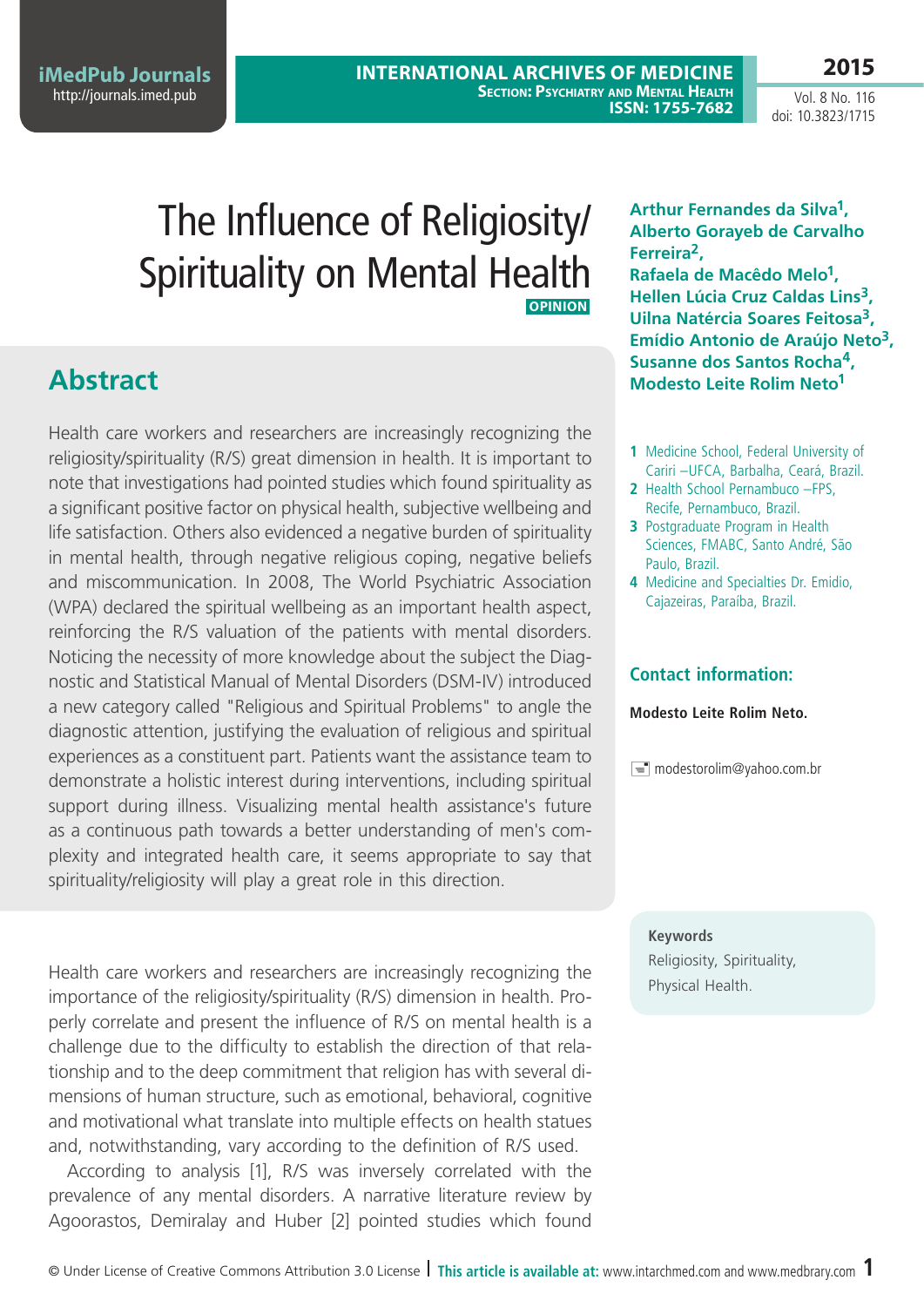Vol. 8 No. 116 doi: 10.3823/1715

spirituality as a significant positive factor on physical health, subjective well-being and life satisfaction. Stressful life situations, such as immune, endocrine and cardiovascular diseases, pain, cancer and terminal illness are some examples of circumstances in which religion and spirituality importance were emphasized [3]. However, it is important to note that investigations had also evidenced a negative burden of spirituality in mental health, for example, being associated with higher risk for most psychiatric disorders in general [4]. Weber and Pargament [5] listed positive beliefs, community, support and positive religious coping as ways in which religion and spirituality can increase mental health levels; they also noted that religion and spirituality can damage mental health through negative religious coping, negative beliefs and miscommunication.

A 30 year follow-up study [6] of 754 individuals, evaluating their religious frequency and depressive symptoms at four moments in time, evidenced that the religiosity contributed importantly for symptom reduction. Despite that, was also found an inverse correlation between the reduction of symptom scores and the religious participation (yearly, monthly or weekly). Evaluating depressive women and their offspring in a ten-year follow-up, Miller et al [7] were able to conclude that those women who referred religion or spirituality as greatly importance to them had less than one-tenth the risk of recurrence or incidence of major depression over the previous 10-year period in comparison to those who did not consider religion or spirituality as greatly importance. On the other hand, in a 10-year prospective study, Miller et al [8] found a longstanding protective effect of significant personal judgment of religion or spirituality against major depressive disorder. Comparing with other study participants, those with high personal importance of R/S had one-fourth the risk of having a depressive episode in the period. Greater spirituality is associated with less severe depression, as it is suggested by Peselow et al [9] . They also evidenced that the spirituality level of a patient may indicate his or her capacity to improve measures of depressive symptom severity, hopelessness, and cognitive distortions after a selective serotonin reuptake inhibitors treatment for eight weeks. Another study [10], this time using data from the Canadian National Population Health Survey, examined the effect of religious attendance, self-declared importance of spiritual values, and self identification as a spiritual person on major depression in a 14 year follow-up (1994-2008). After the control for confounding factors, the investigators found a 22% lower risk of major depression among the monthly attenders (mostly female, older and married at baseline) compared with non-attenders. In fighting depression resulting from death of beloved ones, some strategies that also hold spirituality can be used. The Bereavement Life Review, for example [11], has been put as an effective resource to support and reduce depression among bereaved relatives of individuals who died in non-palliative care settings, improving their spirituality at the same time.

A research [12] which aimed to determine if the attendance to religious services influenced the mortality by suicide of an American population analyzed data from a USA nationally representative sample (n  $= 20,014$ ) and found, even after accounting for the effects of other relevant risk factors, that highest frequencies to religious services contributed to the mortality reduction in that population. According to Koenig et al [13], that is one of the two only prospective or longitudinal studies which evaluated the relationship between religion and suicide to date. Nevertheless much is discussed about [14] the boundaries of the physician intervention using spirituality with the patient, the Royal College of Psychiatrists suggests [15] some generic strategies to assure a good quality caregiving.

Most of the data from epidemiologic studies indicate a positive association between the relation R/S and health indicators. Although, the patients beliefs may influence the medical decision and induce spi-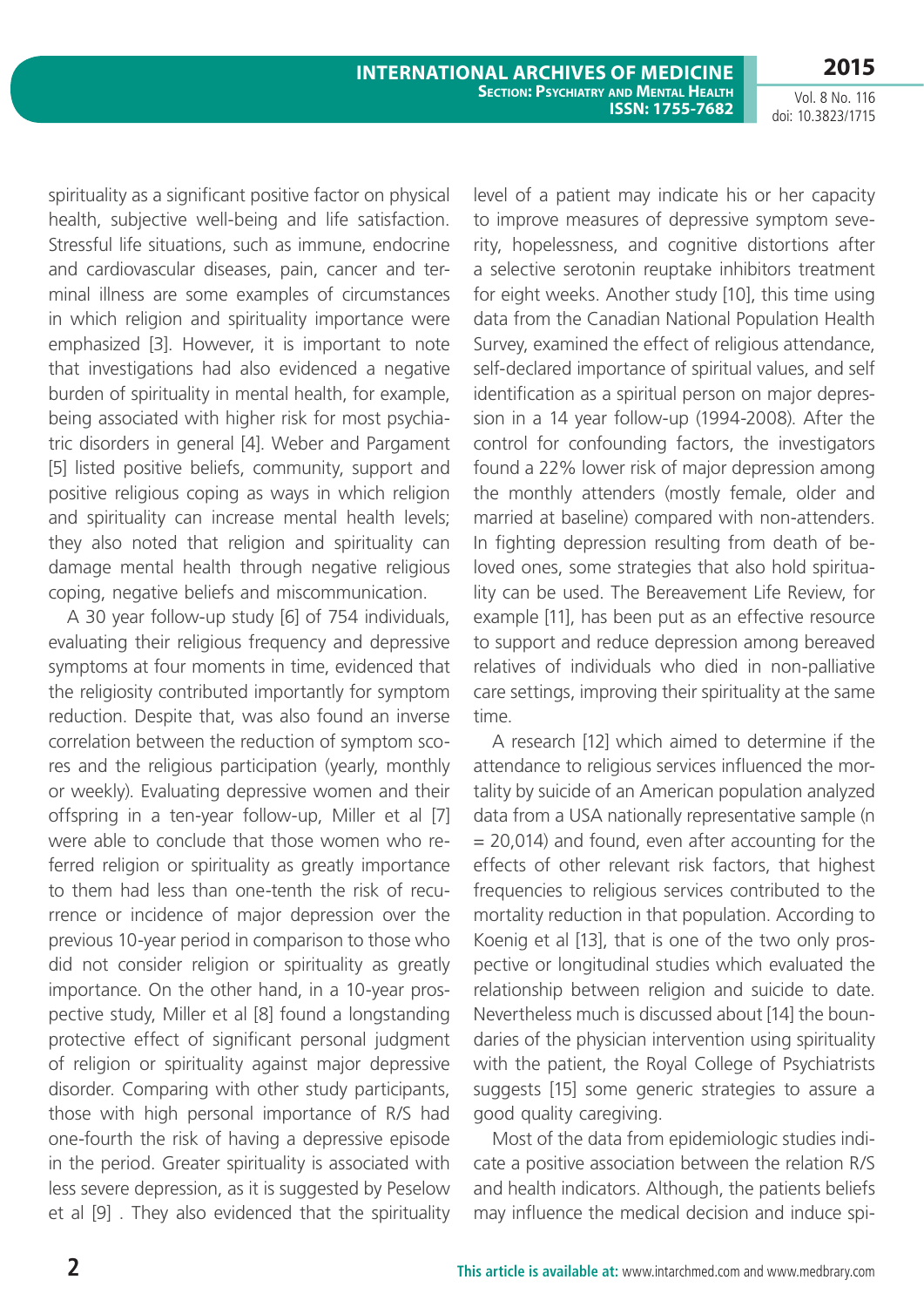Vol. 8 No. 116 doi: 10.3823/1715

ritual conflicts that creates stress, interfering at the resolution of pathologies [16]. Accordingly to this, the World Psychiatric Association (WPA) declared [17], in 2008, the spiritual wellbeing as an important health aspect, reinforcing the importance of the R/S evaluation of the patients with mental disorders. Despite the evidences and recommendations about the relevance of this approach, still there is no correct adequacy of the mental health assistance to this reality [18]. A brazilian cross-sectional study, developed by Lucchetti [19] aimed to evaluate the relation between R/S and elderly mental health in outpatient rehabilitation, it evidenced that 87% of them would like their doctors to approach their religiosity and spirituality during their clinical treatment, but only 8% referred already had been questioned about this aspects.

From the clinical point of view, more knowledge about the subject is necessary. Due to this facts the Diagnostic and Statistical Manual of Mental Disorders, fourth Edition (DSM-IV), introduced a new category called "Religious and Spiritual Problems" to angle the diagnostic attention, justifying the evaluation of religious and spiritual experiences as a constituent part.

In the United Kingdom, a clinical sample of patients with psychotic disorder was compared to a non-clinical population of people with a history of psychotic experiences and it was evidenced that, despite both groups had the same score of psychotic perceptions, the clinical sample had greater index of cognitive impairment, depressive and anxious. About the psychotic experiences, the clinical population had a higher propensity regard them as dangerous, negative and anxiogenic. The non-clinical sample, moreover, tended to understand these experiments as positive and normal [20]. Other authors evidenced that diagnosed patients with different mental disorders are different to subjects with a history of variable psychotic experiences, such as controlling the experience and absence of psychological suffer [21]. Reckon this experience

as normal part of human experiences, therefore, appears to be an adaptive measure [22] .

Considering spirituality as a universal phenomenon, representing a very personal dimension of a subject's life, it is possible to comprehend how patients want their health assistance team to treat it: not necessarily giving them a spiritual guidance, but demonstrating a holistic interest during their relationship and interventions, what includes spiritual support during illness [23]. Today it is possible to evaluate and recognize the positive effects of spirituality from a private perspective [24] to its workplace dimension [25] i.e., spirituality has been proved as a resource widely available for individuals to cope with negative life events [26], such as mental illnesses.

Visualizing mental health assistance's future as a continuous path towards a better understanding of men's complexity and integrated health care, it seems appropriate to say that R/E ill play a great role in this direction, especially with a growing evidence basis [27] of its impact in mental health study focuses like depression, substance abuse, suicide, stress-related disorders and dementia.

### **References**

- **1.** King M, Marston L, McManus S, Brugha T, Meltzer H, Bebbington P. Religion, spirituality and mental health: results from a national study of English households. Br J Psychiatry. 2013; 202(1): 68-73.
- **2.** Agorastos, A., Demiralay, C., Huber, C.G. Influence of religious aspects and personal beliefs on psychological behavior: Focus on anxiety disorders Psychology Research and Behavior Management. 2014; 7: 93-101.
- **3.** Koenig HG. Religion, spirituality, and health: the research and clinical implications. ISRN Psychiatry. 2012; 2012: 278730.
- **4.** Baetz M, Bowen R, Jones G, Koru-Sengul T. How spiritual values and worship attendance relate to psychiatric disorders in the Canadian population. Can J Psychiatry. 2006; 51(10): 654-661.
- **5.** Weber, S.R., Pargament, K.I. The role of religion and spirituality in mental health. Current Opinion in Psychiatry. 2014; 27(5): 358-363.
- **6.** Zou, J., Huang, Y., Maldonado, L., Kasen, S., Cohen, P., Chen, H. The efficacy of religious service attendance in reducing depressive symptoms. Social Psychiatry and Psychiatric Epidemiology. 2014; 49(6): 911-918.